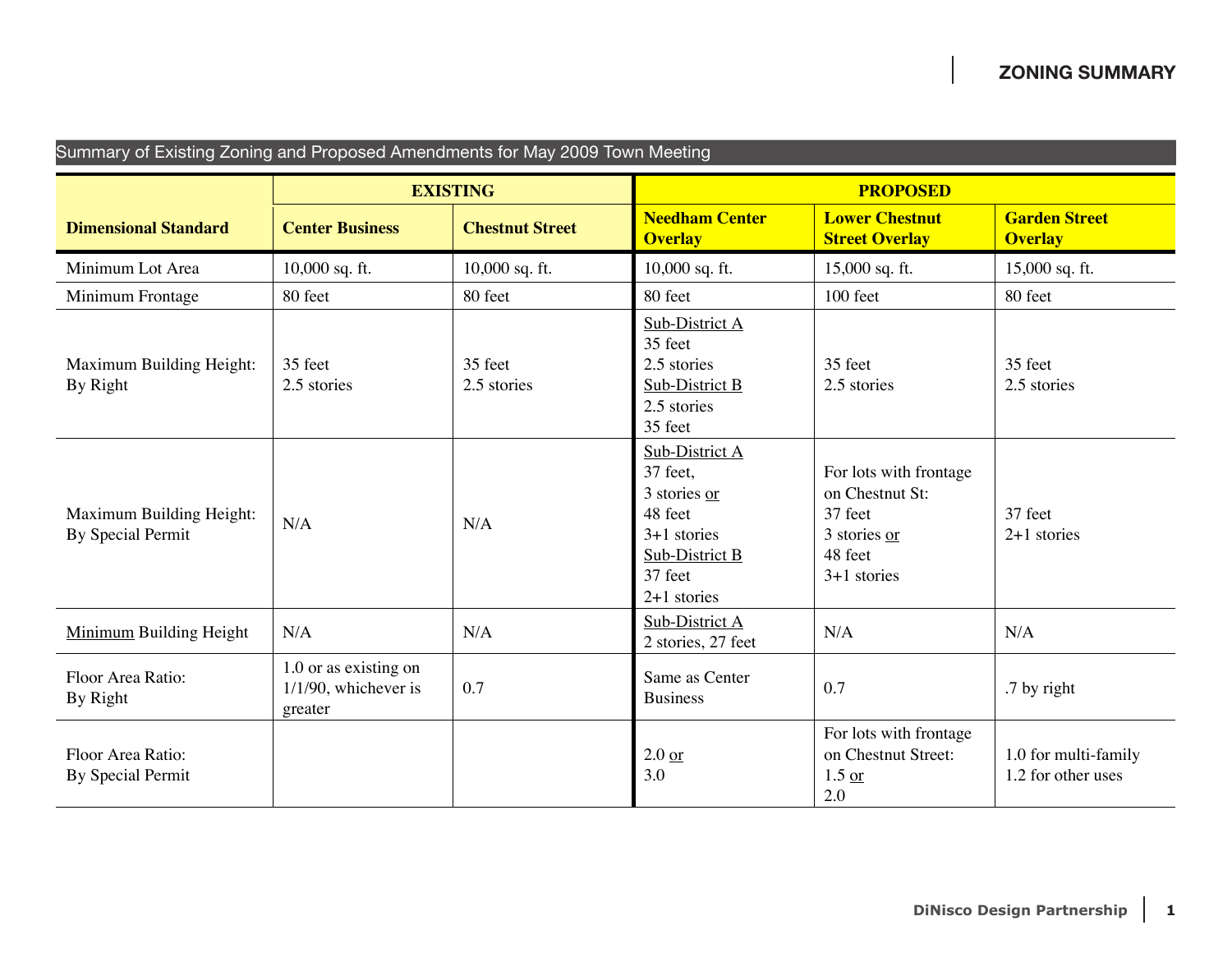## Summary of Existing Zoning and Proposed Amendments for May 2009 Town Meeting

|                                                           | <b>EXISTING</b>                                                                                 |                                                                                                 | <b>PROPOSED</b>                                                                                       |                                                                                                                                                                                                                                                                                                                                                                                                                                                                                       |                                                                                       |
|-----------------------------------------------------------|-------------------------------------------------------------------------------------------------|-------------------------------------------------------------------------------------------------|-------------------------------------------------------------------------------------------------------|---------------------------------------------------------------------------------------------------------------------------------------------------------------------------------------------------------------------------------------------------------------------------------------------------------------------------------------------------------------------------------------------------------------------------------------------------------------------------------------|---------------------------------------------------------------------------------------|
| <b>Dimensional Standard</b>                               | <b>Center Business</b>                                                                          | <b>Chestnut Street</b>                                                                          | <b>Needham Center</b><br><b>Overlay</b>                                                               | <b>Lower Chestnut</b><br><b>Street Overlay</b>                                                                                                                                                                                                                                                                                                                                                                                                                                        | <b>Garden Street</b><br><b>Overlay</b>                                                |
| <b>Front Setback</b>                                      | Minimum 3 feet, or<br>Average of adjacent<br>setbacks, whichever is<br>smaller                  | Minimum 20 feet                                                                                 | Minimum 0 feet                                                                                        | Minimum 5 feet or<br>Average of setbacks<br>within 100 feet,<br>whichever is smaller                                                                                                                                                                                                                                                                                                                                                                                                  | Minimum 10 feet or<br>Average of setbacks<br>within 100 feet,<br>whichever is smaller |
| Side and Rear Setback<br>Adjacent to Residential<br>Zones | Minimum 50 feet,<br>including 25-ft.<br>landscaped buffer<br>closest to residential<br>boundary | Minimum 50 feet,<br>including 25-ft.<br>landscaped buffer<br>closest to residential<br>boundary | Same as Center<br>Business; except<br>minimum setback 10<br>feet for underground<br>parking structure | Same as Chestnut<br>Street except:<br>Lots adjacent to<br>residential districts<br>*Minimum setback 10<br>feet for underground<br>parking structure<br>Lots adjacent to<br><b>MBTA ROW</b><br>*Minimum setback 10<br>ft. for underground<br>parking structure<br>*Minimum 25-ft.<br>setback composed of:<br>(a) 10-ft. landscaped<br>buffer or, by special<br>permit, surface parking<br>if landscaped and<br>(b) 15 ft. for accessory<br>uses, excluding<br>buildings or structures. | Minimum 10 feet side<br>and rear                                                      |
| <b>Building Coverage</b>                                  | N/A                                                                                             | N/A                                                                                             | N/A                                                                                                   | N/A                                                                                                                                                                                                                                                                                                                                                                                                                                                                                   | N/A                                                                                   |